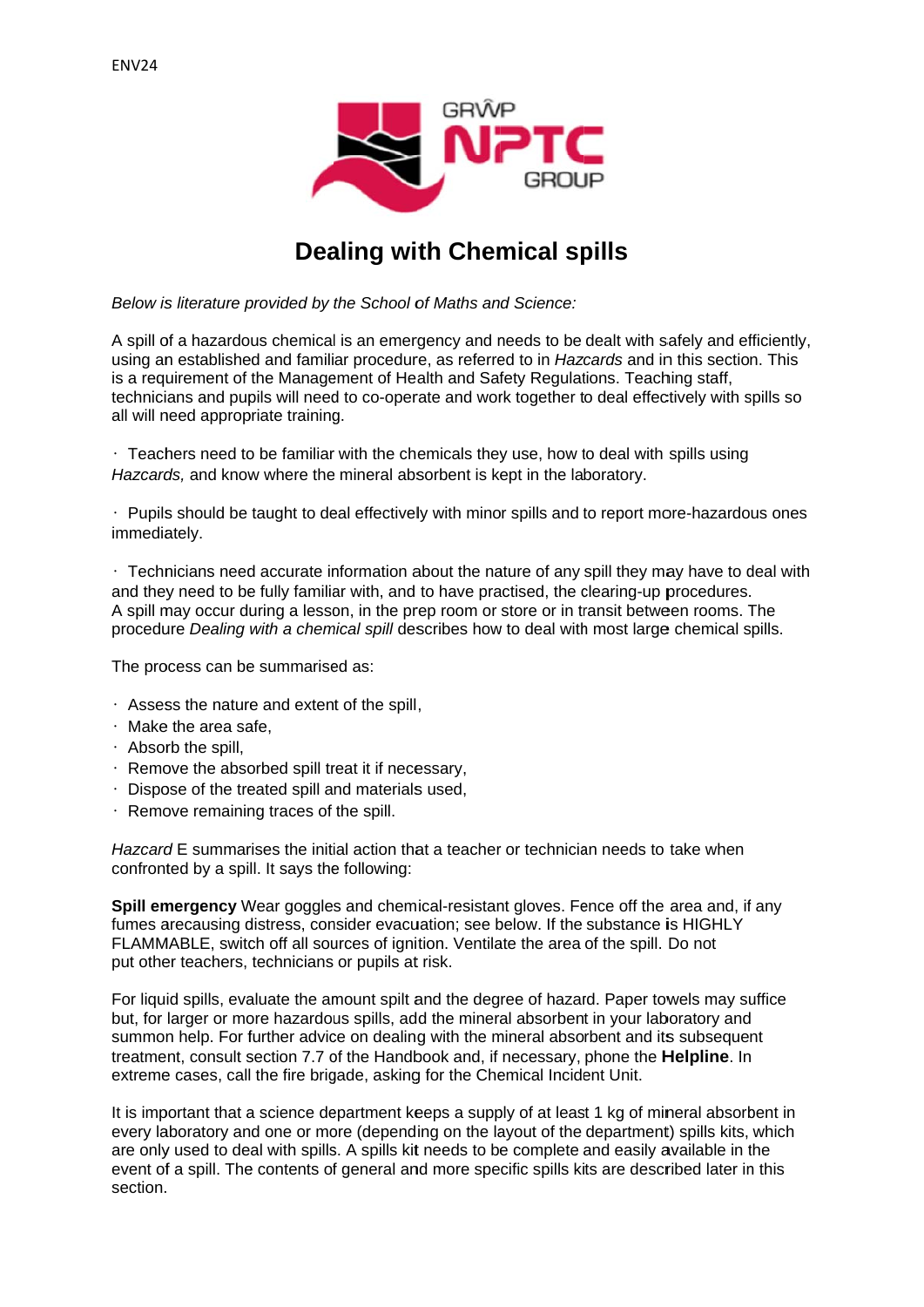#### **How hazardous is the spill?**

Mercury spills need special treatment and are dealt with separately later in this section. The questions in the following table can be used to judge whether it is safe to tackle a spill.

#### **What are the chemical hazards?**

Specific advice on the treatment and disposal of a particular chemical, where it differs from the general procedure, is given on the relevant *Hazard*. General advice can be found on the Emergency E card and is amplified in the section.

### **How big is the spill?**

Small, low-hazard spills can be absorbed with paper towels that are then rinsed in the sink and placed in the normal refuse.

Larger spills and small spills of hazardous chemicals can be absorbed on mineral absorbent, which should be present in every room.

## **Is it solid or liquid; if liquid, is it volatile?**

A dustpan and brush can be used to clear up a solid but take extra care not to raise dust. It may be necessary wear a dust mask.

For volatile liquids and gases, open the windows to improve ventilation only if this can be done without putting anyone, including yourself, at risk.

It may be necessary to evacuate the room if, e.g., the spill is large, volatile and CORROSIVE or TOXIC.

In extreme cases, it may also be necessary to call in specialists, generally the fire brigade<sub>1</sub>.

### **What surfaces have been affected?**

A spill may seep into a rough surface. In extreme cases, the surface (e.g. carpet, pupil's bag) may need to be discarded once valuable items have been retrieved and cleaned. Where there is doubt on how to proceed, call the CLEAPSS **Helpline**. If the spilled liquid produces a powerful smell, it would be wise to call CLEAPSS.

After dealing with a spill, it may be helpful to discuss the incident within the department and to note any points to avoid in future.

A general procedure for dealing with substantial spills in described on the following page. Copies of the procedure could be kept with the spills kit and in the departmental safety file.